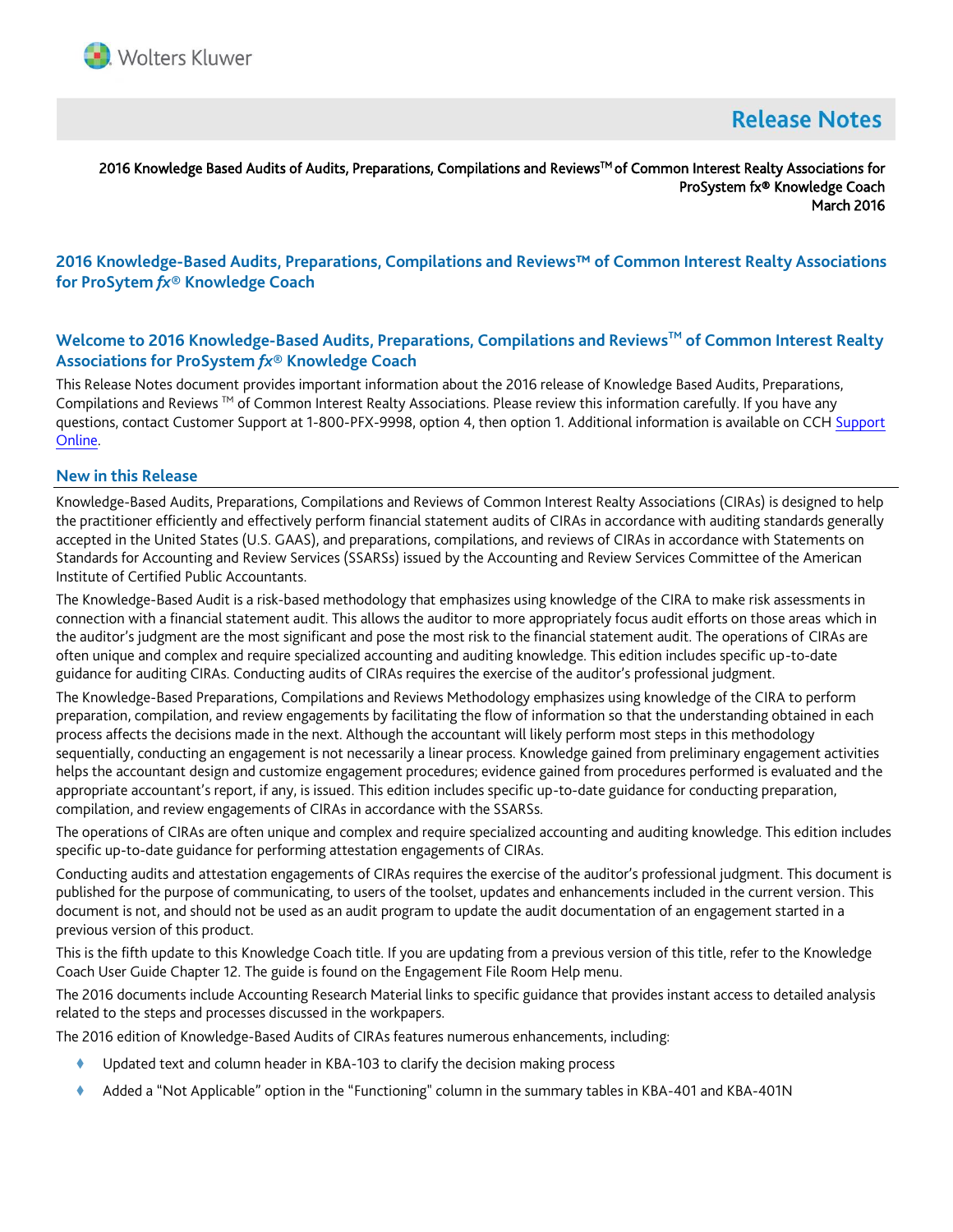- Added a "Potential Error Diagnostic" in KBA-400 to note if an audit area has a significant or fraud risk but no risk has been identified this will notify the user to a potential error.
- Removed "Potential Error Diagnostic" on last column (Control Understanding / Testing Workpaper) of Table 1 in KBA-400 when the user selects to add a, "Custom Value" option. The user would only select a "Custom Value" option if they're using a memo or non-KC workpaper to document their understanding of activity level controls. This diagnostic will continue to show if the user selects any other options and has not included the recommended workpaper option.
- Moved the section on Future Major Repairs and Replacements including the Reserve Study for Remaining Useful Lives of Common Property and Costs from AUD-806 to AUD-811. These steps will be retained on Rollforward if the user selects to "Keep" the responses in this workpaper on Rollforward.
- One new report is available in this title:

RPT-0935a Unmodified Opinion on Comparative Financial Statements with Emphasis-of-Matter Paragraph: Opinion on the Financial Statements of a Prior Period is Revised to Reflect Adoption of a Private Company Council Accounting Alternative for VIE's that Results in a Change to a Previously Issued Report.

#### Audit Overview:

[http://support.cch.com/updates/KnowledgeCoach/pdf/guides\\_tab/2016%20CIRA%20Audit%20Title%20Overview%20for%20Knowle](http://support.cch.com/updates/KnowledgeCoach/pdf/guides_tab/2016%20CIRA%20Audit%20Title%20Overview%20for%20Knowledge%20Coach%20Users.pdf) [dge%20Coach%20Users.pdf](http://support.cch.com/updates/KnowledgeCoach/pdf/guides_tab/2016%20CIRA%20Audit%20Title%20Overview%20for%20Knowledge%20Coach%20Users.pdf)

Preparation, Compilation, and Review Overview:

[http://support.cch.com/updates/KnowledgeCoach/pdf/guides\\_tab/2016%20CIRA%20Prep%20Comp%20Rev%20Title%20Overview%](http://support.cch.com/updates/KnowledgeCoach/pdf/guides_tab/2016%20CIRA%20Prep%20Comp%20Rev%20Title%20Overview%20for%20Knowledge%20Coach%20Users.pdf) [20for%20Knowledge%20Coach%20Users.pdf](http://support.cch.com/updates/KnowledgeCoach/pdf/guides_tab/2016%20CIRA%20Prep%20Comp%20Rev%20Title%20Overview%20for%20Knowledge%20Coach%20Users.pdf)

In addition, forms and practice aids throughout have been updated to include new examples and tips and, where applicable, to take into account:

New literature, standards, and developments, reflected in the following current audit and accounting guidance:

Audit Title

- SAS No. 129, Letters for Underwriters and Certain Other Requesting Parties;
- FASB Accounting Standards Codification as of December 31, 2015, and through Accounting Standards Update No. 2015-17, Income Taxes (Topic 740): Balance Sheet Classification of Deferred Taxes

Preparation, Compilation and Review Titles

- Statement on Standards for Accounting and Review Services No. 21 (SSARS No. 21), Clarification and Recodification;
- AICPA Statement on Quality Control Standards No. 8, A Firm's System of Quality Control (Redrafted) (QC Section 10);
- AR-C Section 70, Preparation of Financial Statements;
- AR-C Section 80, Compilation Engagements;
- AR-C Section 90, Review of Financial Statements;
- Nonattest Services interpretation (ET Section 1.295); and
- AICPA Code of Professional Conduct (Code).

#### **Additional Information on Knowledge Coach and the KBA Methodology**

Knowledge-Based Audit (KBA) Methodology - Allows the results of one set of procedures to become the input for the next. The key components of the KBA methodology include:

An Overview that guides auditors through the methodology;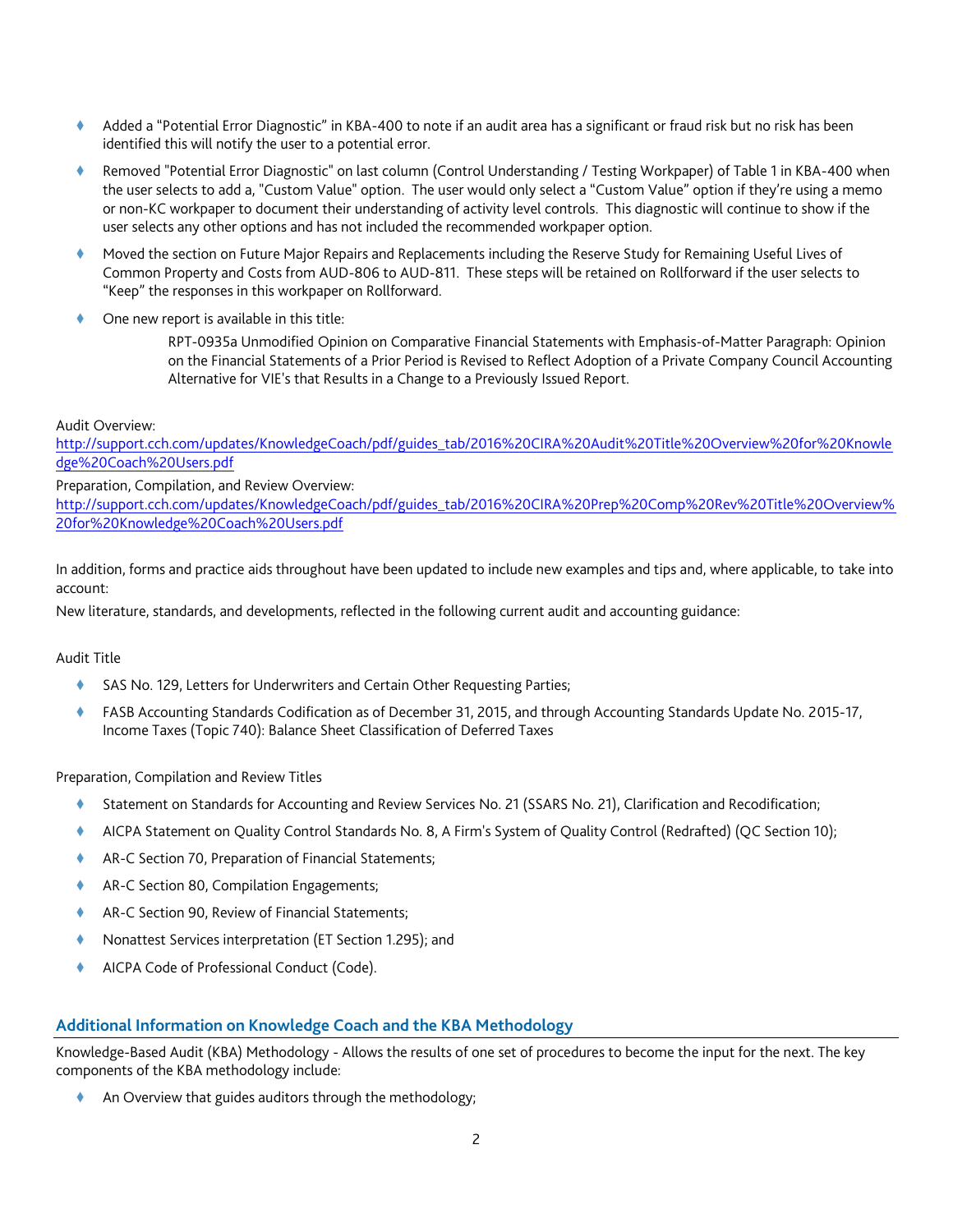- Knowledge-Based Audit documents, integral to the risk assessment and overall audit processes, which contain steps and procedures required by GAAS;
- Customizable Audit Programs that take auditors through related steps and procedures;
- Practice Aids to help auditors complete steps or processes outlined in the Knowledge-Based Audit documents and Audit Programs;
- Auditor's Reports that provide a variety of sample auditor's opinions on audited financial statements; and
- Correspondence documents that provide sample letters to be used to comply with GAAS requirements and in many other common situations.
- The AICPA's Auditing Standards Board's (ASB) Risk Assessment Standards The practice aids and tools in the 2016 Knowledge-Based Audits, Preparations, Compilations and Reviews of CIRAs are designed around the AICPA's risk assessment and clarified standards to assist auditors of CIRAs by:
	- Facilitating compliance with GAAS and GAGAS;
	- Encouraging more effective audits through tailored audit programs and comprehensive practice aids;
	- Helping auditors to focus on and respond to identified audit risks; and
	- Enhancing audit documentation.

Knowledge-Based Preparation, Compilation and Review (KBPCR) Methodology - Allows the results of one set of procedures to become the input for the next. The key components of the KBPCR methodology include:

- An Overview that guides practitioners through the methodology;
- CIRA Preparation Programs, Compilation Programs and Review Programs that take accountants through related steps and procedures designed for use in compilation and review engagements;
- Practice Aids to help accountants complete steps or processes outlined in other related documents and provide example financial statement formats for different types of entities;
- Reports that provide a variety of sample accountant's reports on compiled or reviewed financial statements;
- Correspondence documents that provide sample engagement letters and management representation letters to be used in many common situations; and
- Knowledge-Based Preparation, Compilation and Review documents, integral to the overall engagement process, that contain steps and procedures required by SSARSs.

The AICPA's Accounting and Review Services Committee (ARSC) SSARS - The practice aids and tools in the 2016 Edition of Knowledge-Based Preparations, Compilations and Reviews of CIRAs are designed around the AICPA's SSARS standards to assist accountants by:

- Facilitating compliance with the SSARS;
- Encouraging more effective engagements through tailored engagement programs and comprehensive practice aids; and
- ◆ Enhancing engagement documentation.

### ProSystem fx® Knowledge Coach

- ProSystem fx® Knowledge Coach functionality allows auditors/accountants to use the Knowledge-Based-Audit methodology more efficiently by eliminating the need for duplicate entry of the same information, tailoring audit documentation to each particular engagement, and documenting the link between risks identified and procedures performed. AUD-100 Tailoring Question, PRP-100 Tailoring Question Workpaper, CMP-100 Tailoring Question Workpaper or REV-100 Tailoring Question Workpaper is a document in Knowledge Coach that presents engagement-level questions designed to aid in tailoring the engagement documentation to fit each client. Completing the questions helps the auditor avoid duplication and unnecessary workpapers.
- Before you begin your audit, preparation, compilation or review, please review the guidance in AUD-101 Overall Audit Program, PRP-101 Overall Preparation Program, CMP-101 Overall Compilation Program or REV-101 Overall Review Program. This workpaper is intended to be your road map through a Knowledge-Based Audit methodology. You should start your audit with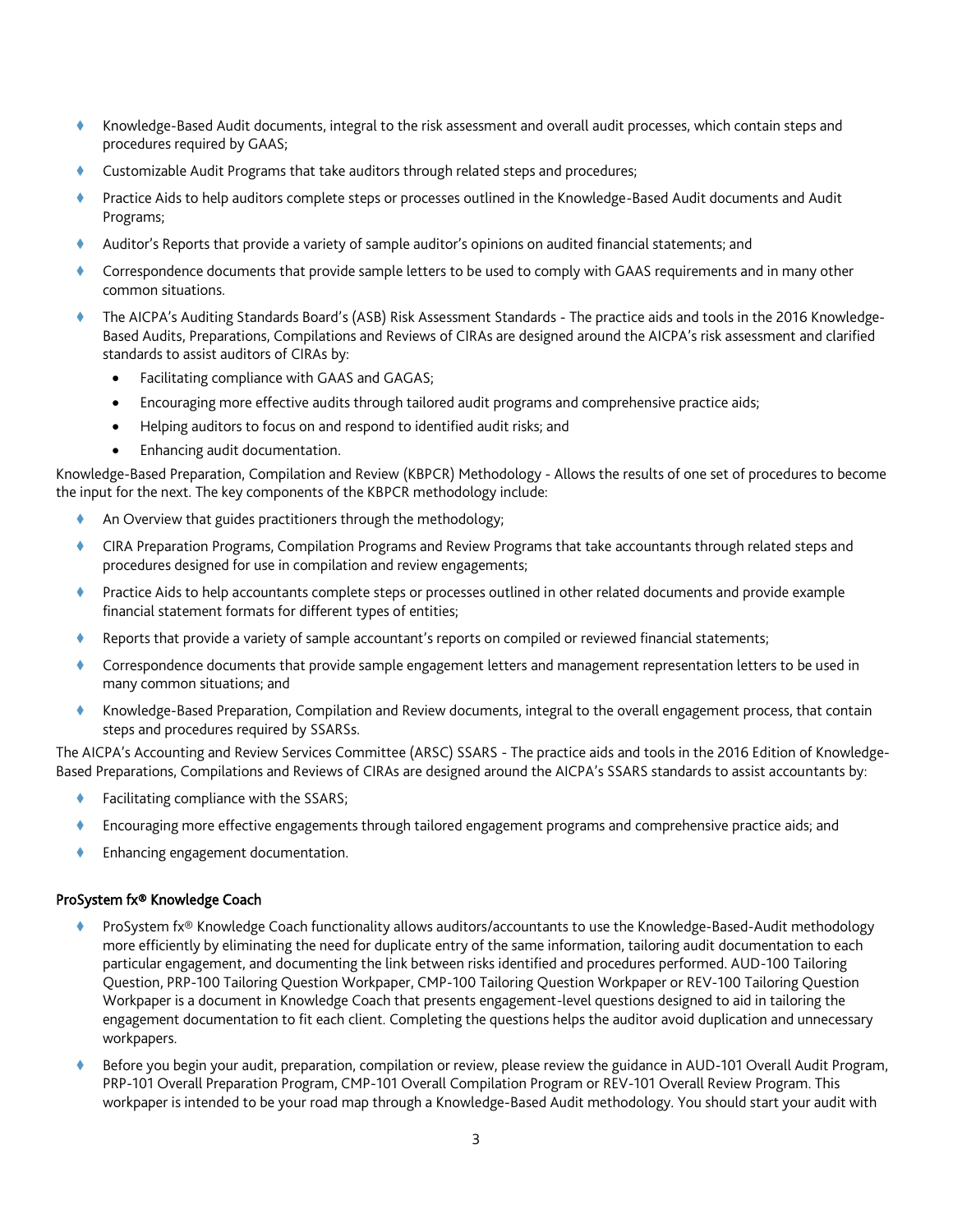AUD-100 Tailoring Question Workpaper, PRP-101 Overall Preparation Program, CMP-100 Tailoring Question Workpaper or REV-100 Tailoring Question Workpaper and AUD-101 Overall Audit Program, CMP-101 Overall Compilation Program or REV-101 Overall Review. and AUD-101 Overall Audit Program.

- In the Audit title only, risks can be captured via the Risk Summary task pane from any Knowledge Coach workpaper by the current editor of KBA-502 Summary of Risk Assessments. This allows the user to continuously assess risks during the engagement. Several workpapers prompt the consideration of the presence of risks, but the Risk Summary task pane must be used to document those risks. All documented risks flow to the Risk Summary. To ensure risks show in findings tables, make sure to check the "workpaper identified in" field of the Risk pane.
- The Risk Assessment features have been disabled for the 2016 Knowledge-Based Preparations, Compilations and Review Title for Knowledge Coach. Refer to KBP-101 Preparation: Significant Matters, KBC-101 Compilation: Significant Matters and KBR-102 Review: Significant Matters to accumulate and review significant issues and findings. PRP-801 Preparation Program, CMP-801 Compilation Program: Significant Risks and Uncertainties and REV-802 Review Program: Significant Risks and Uncertainties provides a guide for implementing the guidance related to the disclosure of certain significant risks and uncertainties.
- Information Flow helps cut down on the time spent duplicating information across forms. In addition, the flow of consistent information ensures that information and updates to information are not missed between workpapers. Drill-down functionality helps the user navigate quickly to the source of the information, aiding in the review of the audit file.
- Diagnostics help keep track of unresolved issues like unanswered questions, incomplete risks, program steps not linked to risks or relevant assertions, missing workpaper, and more.
- Links to Accounting Research Manager (ARM)-If you subscribe to an ARM library that includes audit content, you can link directly to source material from Resources within Knowledge Coach workpapers. These links have been updated to reference to the accounting standards under the FASB Accounting Standards Codifications and the auditing standards issued by the AICPA. Also, if you subscribe to the Knowledge-Based Audits, Preparations, Compilations and Reviews of CIRAs Guide on ARM, you can take advantage of links to the audit guide material from within the Knowledge Coach documents.
- Interpretive Guidance is integrated into each Knowledge Coach template through the Tips view of each new task pane. Informational features include Practice Points, Examples, Optional Workpapers, and Resources to help auditors work more effectively and efficiently. You can also navigate from Resources within a document or the tip pane directly to CCH's Accounting Research Manager and industry audit guides by simply clicking on the Reference.

### Important Notes

- Make sure to save changes to workpapers before closing the workpaper or the binder to ensure data is correctly updated.
- If your Current Editor Knowledge Coach MS® Word workpapers become read-only or crash, please do the following:
	- o Keep the binder with the affected workpapers open.
	- o Highlight the workpaper in the binder window and go to Tools > Save Knowledge Coach Answers.
- Knowledge Coach cannot be used within the Shared File Room (SFR) feature of Engagement. However, Knowledge Coach workpapers can be shared across team members through check in, check out, workpaper assignment, syncing to the central file room and through peer-to-peer sync in the same way other Engagement workpapers are shared.

### System Requirements

- This title MUST be used with ProSystem *fx* ® Engagement version 7.2, ProSystem *fx*® Knowledge Coach version 2.2, and 2015 Financial Statement Base v4 and higher. If you have not installed the ProSystem fx® Engagement 7.2 and Knowledge 2.2 Update September 2015, ensure that you do so before using this title. If you are upgrading from ProSystem *fx*® Engagement 7.1 or lower please contact Technical Support at 1-800-PFX-9998, option 4 for detailed instructions.
- A minimum of 4GB of RAM is required for optimal performance when opening and navigating through ProSystem *fx*® Knowledge Coach workpapers.

# **Download Instructions**

Download the 2016 Knowledge Based Audits, Preparations, Compilations and Reviews of CIRAs from the ProSystem *fx* ®Knowledge Coach Updates section of the ProSystem *fx*® Engagement Support Web site at the following URL: [http://support.cch.com/updates/KnowledgeCoach,](http://support.cch.com/updates/KnowledgeCoach) then select the Knowledge Coach Series (Audit, Preparation, Compilation or Review)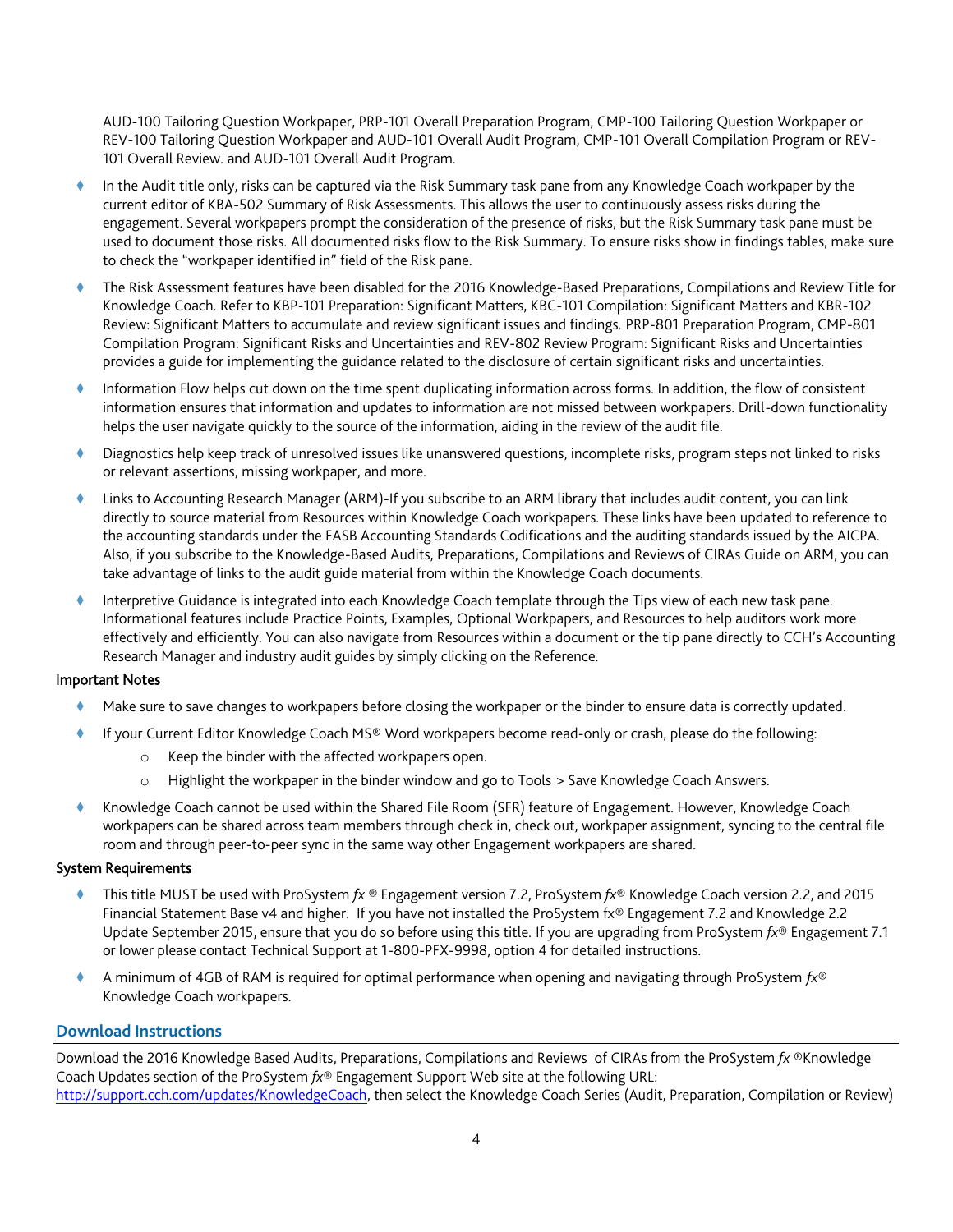and Download file link next to the 2016 Knowledge-Based Audits, Preparations, Compilations and Reviews of CIRAs. On some occasions the content package file (.KCP) will download with the extension changed to .ZIP. If this occurs, please change the extension of the downloaded file to KCP using all capital letters.

You must install the 2015 Financial Statement Base v4 title before installing the 2016 Knowledge Based Audits, Preparations, Compilations and Reviews of CIRAs.

The Financial Statement Base title is also available at the following link:<http://support.cch.com/updates/KnowledgeCoach>

If you have already installed this title for 2016 Knowledge-Based Audits, Preparations, Compilations and Reviews of CIRAs, ensure you have the latest Knowledge Coach Content Update installed.

Important: ProSystem *fx*® Engagement version 7.2 or higher and Knowledge Coach version 2.2 must be installed on the computer in order to install this Knowledge Coach title. Additional requirements include Microsoft® Office 2007, Microsoft® Office 2007 Primary Interop Assemblies (PIA) and Visual Studio® 2005 Tools for the Office Second Edition Runtime, Visual Studio® Tools for Office System Runtime version 3.0, and Visual Studio® Tools for the Office System 3.0 Runtime Service Pack 1., Visual Studio® Tools for Office Runtime 4.0 (VSTOR) (32-bit version for 32-bit OS and 64-bit version for 64-bit OS).

The 2016 Knowledge-Based Audits, Preparations, Compilations and Reviews of CIRAs (3/10/16). KCP download is a proprietary file that must be installed from within Engagement. Save this KCP file to a location on your local drive and follow the Installation Instructions included in the Release Bulletin.

## **Installation Instructions**

Once you have downloaded your Knowledge Coach title, you will need to add it to the list of titles within ProSystem *fx* ® Engagement. The only additional system requirement is approximately 75MB of disk space to store your Knowledge Coach Program content files. Please refer to the ProSystem *fx* ® Engagement with Knowledge Coach Release Notes for any other system requirements.

After downloading the 2016 Knowledge Based Audits, Preparations, Compilations and Reviews of CIRAs, do the following:

- Launch the ProSystem *fx* ® Engagement Workpaper Management application so that the Local File Room is displayed. Select Tools > Knowledge Coach Titles.
- The Knowledge Coach Titles window will be displayed.
- Choose Add Title.
- Browse to the title package file (\*.KCP) that you previously downloaded from the ProSystem *fx* ® Knowledge Coach Support Web site.
- Choose Open.
- The system will display a progress indicator while the title package is added. You will receive a message that the title has been successfully installed once the process is complete.

Once the title is added, you must release it, so that other staff members in your firm can use it. You may also wish to "unrelease" previous versions of the title.

To unrelease a title:

- Select a version of the KBA CIRAs titles.
- Choose Unrelease Title. The date will be removed from the Date released column and staff that do not have the staff group property right to insert unreleased titles will not be able to insert the unreleased titles into a binder.

Note: You can determine this access in the ProSystem *fx*® Engagement Admin module by selecting a staff group and choosing File > Properties > Content "Insert Knowledge Coach workpapers from unreleased titles" option.

To release a title:

- Select one of the Knowledge Coach titles in the list that has been added but is not yet released.
- Choose Release Title. The current date and time will be displayed in the Date released column, and the status will change to "Released."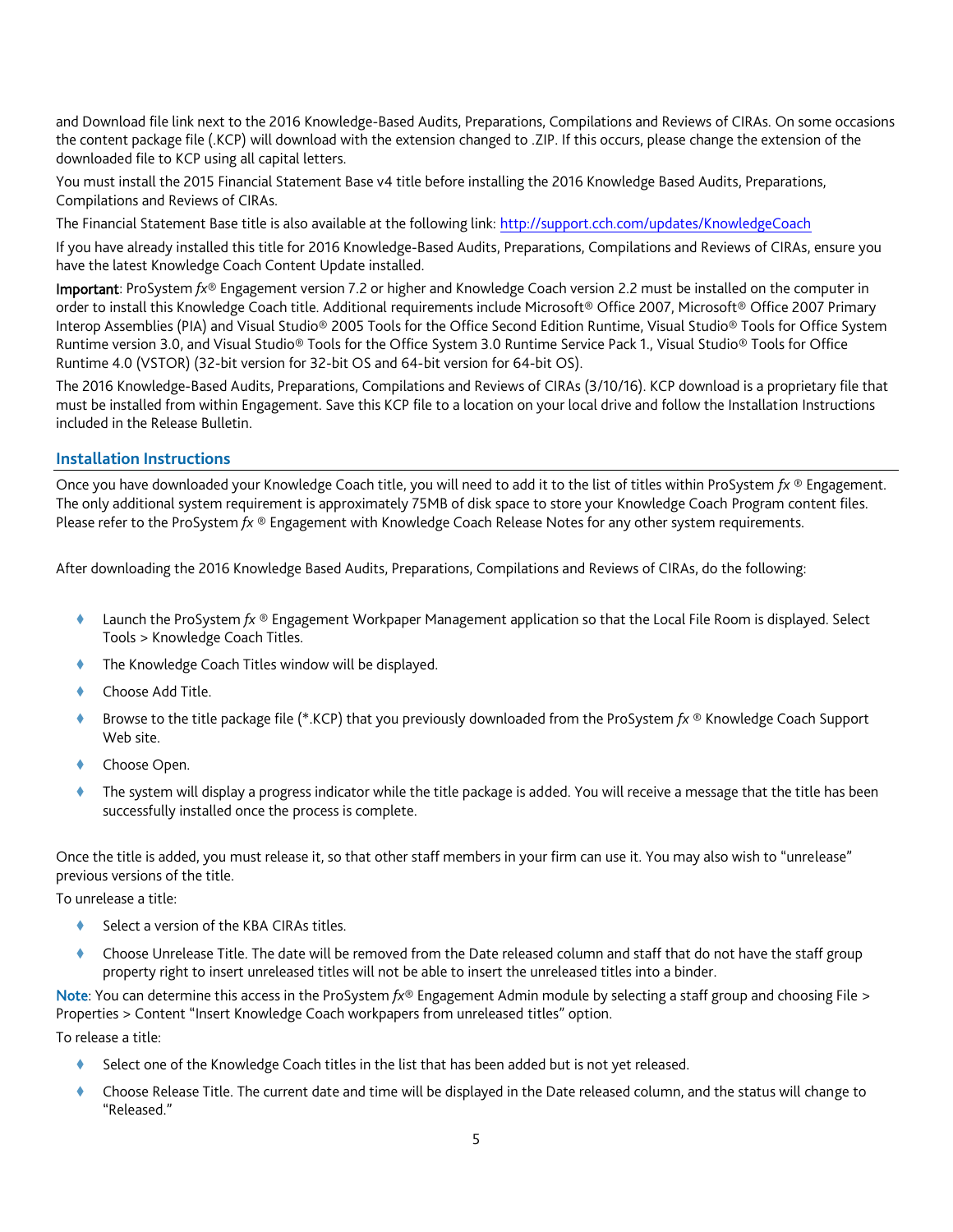Note: You must add and assign a Knowledge Coach module as well as the Knowledge Coach title license in the ProSystem *fx* ® Engagement Administrator before using the workpapers.

Important: Once the 2016 Knowledge-Based Audits, Preparations, Compilations and Reviews of CIRAs titles have been added and released, they will be automatically deployed to other staff members when they login to the "Office" location, or when they synchronize a binder that contains Knowledge Coach workpapers from this title.

# **Online Permission Key**

Permission key files may be downloaded from our Web site a[t https://prosystemfxsupport.tax.cchgroup.com/permkey/download.aspx](https://prosystemfxsupport.tax.cchgroup.com/permkey/download.aspx)  or when adding or updating the new licenses within ProSystem *fx*® Engagement with Knowledge Coach version 7.2 and higher. After updating the license file in the ProSystem *fx*® Engagement Admin module, licenses need to be assigned to the staff who will use 2016 Knowledge-Based Audits, Preparations, Compilations and Reviews of CIRAs.

If you have not already established a Single Sign-on (SSO) account with Customer Service, we urge you to do so at this time.

Permission keys are no longer generally distributed via floppy diskette. You can choose to continue receiving the diskette by going to <https://prosystemfxsupport.tax.cchgroup.com/service/accountadmin/> , clicking the Firm Administration link, and making the appropriate selection (SSO access is required), or by contacting Customer Service at 1-800-PFX-9998, option 4.

## **Accounting Research Manager**

CCH's Accounting Research Manager is the most comprehensive, up-to-date and objective online database of financial reporting literature. It includes all authoritative and proposed accounting, auditing, and SEC literature, plus independent, expert-written interpretive guidance.

Our Weekly Summary email newsletter highlights the key developments of the week, giving you assurance that you have the most current information. It provides links to new FASB, AICPA, SEC, EITF, and IASB authoritative and proposal-stage literature, plus guidance from financial reporting experts.

Our team of content experts updates the system on a daily basis, so you can stay as current as possible. What's more, our experts attend critical, standard-setting meetings and summarize the results for you, which means you'll learn of newly released literature and deliberations of current financial reporting projects as soon as they occur! Plus, you'll benefit from their easy-to-understand technical translations. Our expert's interpretations clearly lay out what the rules mean from your perspective.

Also available in the Knowledge-Based Audits, Preparations, Compilations and Reviews of CIRAs title, a guide that helps you comply with the most recent professional standards and guidance for the conduct of compilations and reviews and to integrate the use of practice aids, tools, and other resources with its guidance. This publication supplements and complements the Knowledge-Based documents that are available in Knowledge Coach.

With Accounting Research Manager, you maximize the efficiency of your research time, while enhancing your results. Learn more about our content, our experts, and how you can request your free trial by visiting [http://www.accountingresearchmanager.com.](http://www.accountingresearchmanager.com/) You can also access the Accounting Research Manager Web site by selecting the item in ProSystem *fx* ® Engagement from the Guidance tab on the Shortcuts bar in the Binder window.

Reference to Accounting Research Manager (ARM) – If you subscribe to an ARM library that includes CIRAs content, you can link directly to source material from Resources within Knowledge Coach documents. These links have been updated to refer to the accounting standards under the FASB Accounting Standards Codifications. Also, if you subscribe to the Knowledge-Based Audits, Preparations, Compilations and Reviews of CIRAs Guide on ARM, you can take advantage of references to the guide material from within the Knowledge Coach documents.

# **Using Your Knowledge Coach Content**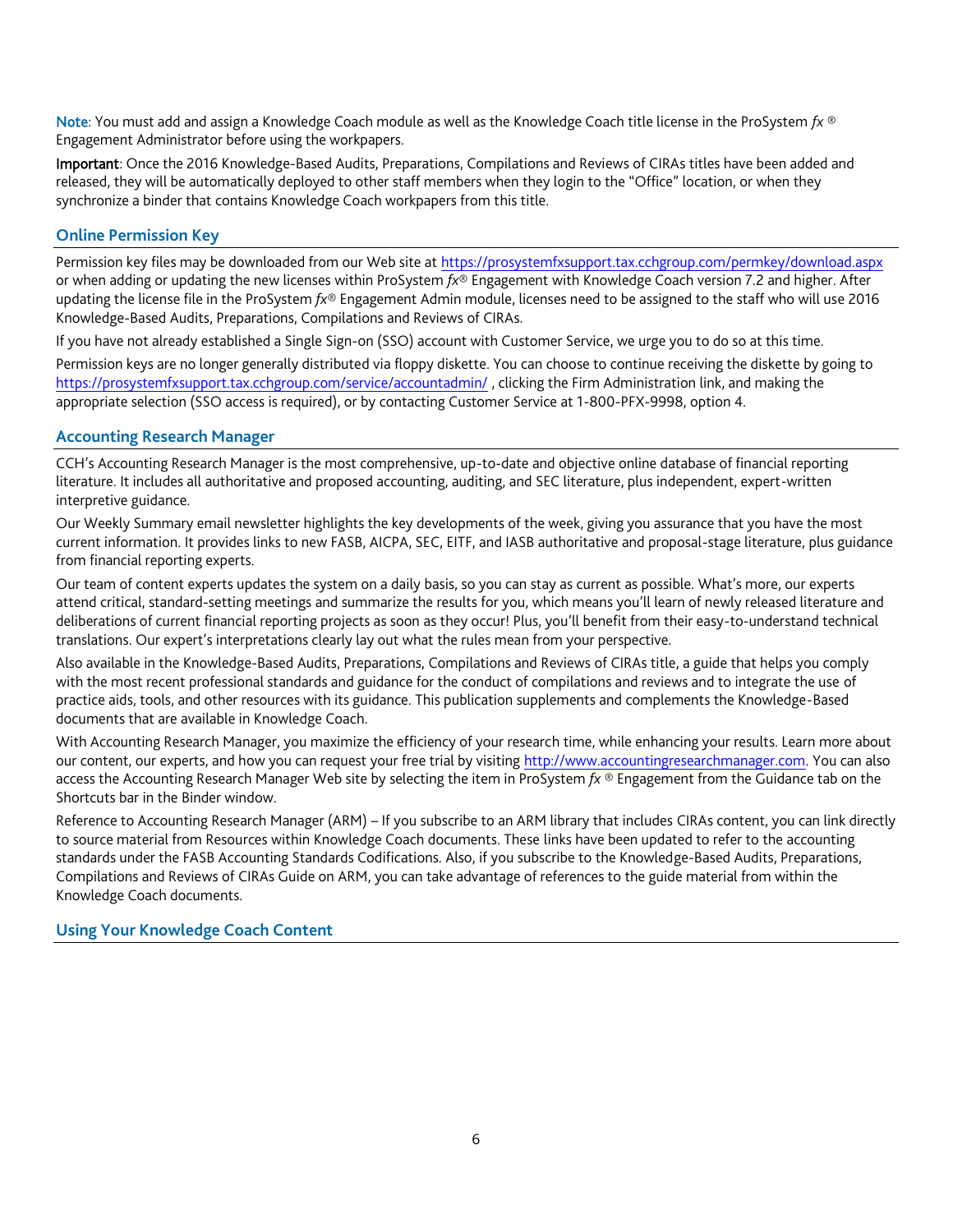To use your Knowledge Coach Workpaper Templates, open a binder in ProSystem *fx*® Engagement, select the workpaper tab into which you would like to insert the workpaper, and select New Knowledge Coach Workpaper from the toolbar or File menu. The New Knowledge Coach Workpaper dialog appears (Figure 1).

Select the New Knowledge Coach Title with the content you would like to use. You can only select titles you have installed. The information displayed changes to reflect the workpaper organization available for the selected title. Select the Knowledge Coach Workpaper Templates to insert into your binder and click OK. The Selected Workpaper Properties dialog appears. Each workpaper name is automatically loaded into the Name field. Add a workpaper index in the Index field and make any Name modifications you desire. You can also modify the tab location or the roll forward settings for each workpaper. Then click OK. The integrated Knowledge Coach workpaper is now inserted into your engagement binder. For more information on how to use Knowledge Coach workpapers in your binder, see the Knowledge Coach User Guide.



Figure 1 - New Knowledge Coach Workpaper

| Download<br>Description: | 2016 Knowledge-Based Audits of CIRAs, 2016 Knowledge-Based<br>Preparations of CIRAs, 2016 Knowledge-Based Compilations of<br>CIRAs and/or 2016 Knowledge-Based Reviews of<br>CIRAs(3/10/2016) |
|--------------------------|-----------------------------------------------------------------------------------------------------------------------------------------------------------------------------------------------|
| Version:                 | Engagement v. 7.2 with Knowledge Coach 2.2 or higher and<br>2015 Financial Statement Base v4                                                                                                  |
| Release Date:            | March 2016                                                                                                                                                                                    |